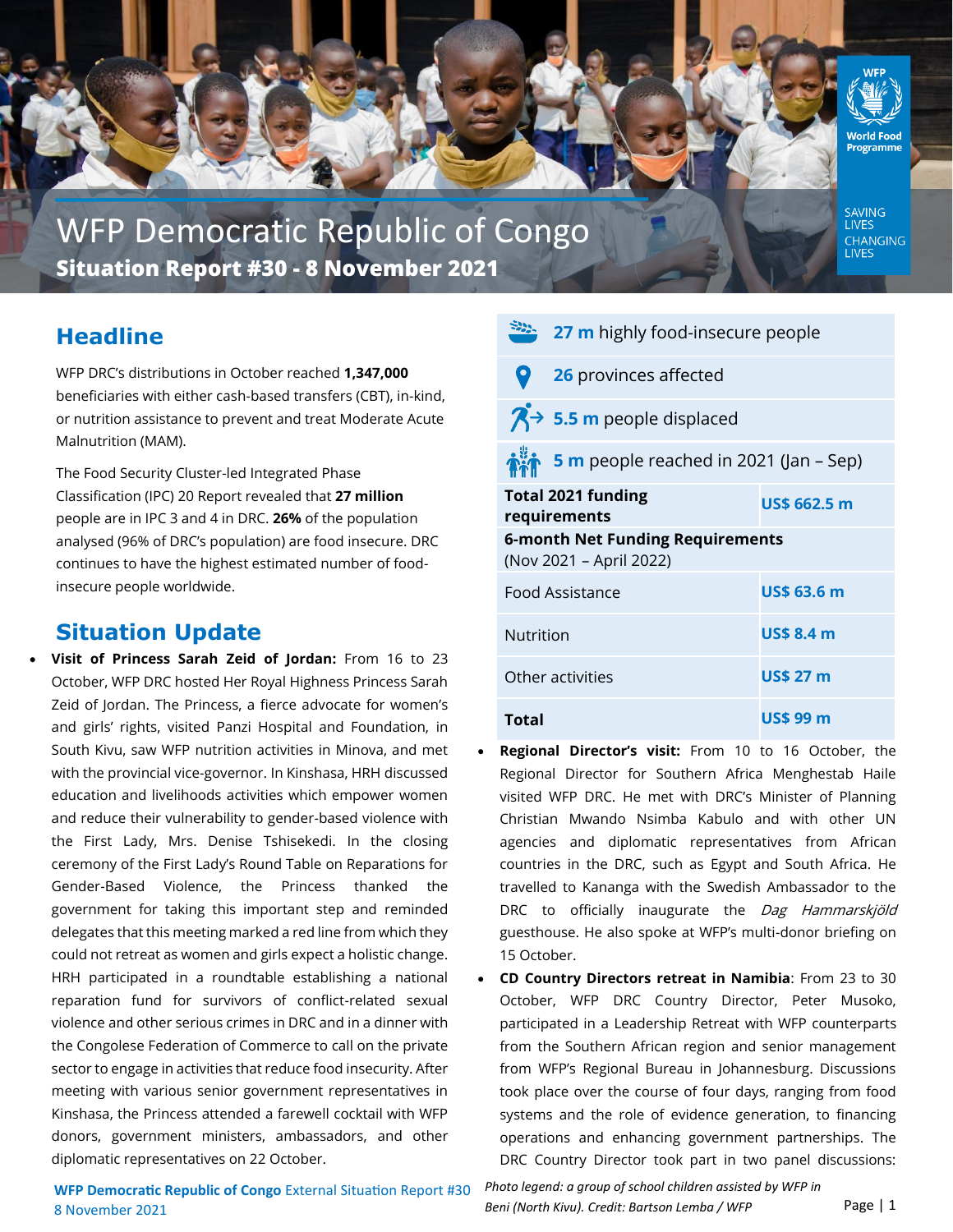'Leadership in emergencies setting the scene for longer-term development' and 'Supporting governments to achieve sustainable food systems'.

## **WFP Response**

• Under the Country Strategic Plan 2021-2024, WFP continues with its large-scale assistance, targeting **8.7 million** people with food and nutrition assistance throughout 2021.

### **Food and Nutrition Assistance**

- **Overview:** WFP DRC's distributions in October reached **1,347,000** beneficiaries with either cash-based transfers (CBT), in-kind, or nutrition assistance to prevent and treat Moderate Acute Malnutrition (MAM). The start of the rainy season and insecurity (particularly in Ituri and North Kivu) have imposed challenges to in-kind food deliveries, with assistance postponed to November in some territories.
- ➢ In-kind assistance advanced well, having reached **661,000**  individuals in October.
- ➢ By the end of October, WFP reached **326,000** people with CBT.
- ➢ WFP provided **179,000** children and pregnant and lactating women and girls (PLW/G) with nutrition assistance in September.
- **Tanganyika:** In October, WFP's Kalemie office reached **333,000** beneficiaries across all transfer modalities. This included **120,000** in-kind and **120,000** CBT distributions. October cash distributions in Pweto continued through the first few days of November. **15,000** beneficiaries were reached with nutrition activities.
- **Kasai central and Kasai oriental:** The WFP office in Kananga reached **175,000** beneficiaries in October with either in-kind, CBT, or Nutrition assistance. This included cash assistance to **28,000**. In-kind double distributions planned for October and November reached **73,000** so far in Kasai Central and Kasai Oriental. WFP reached **40,000** beneficiaries with malnutrition treatment and **32,000** with malnutrition prevention activities.
- **Kasai:** In October, WFP's Tshikapa office assisted **94,000**  people overall. This includes **54,000** conflict-affected people with in-kind contributions in the Banga Lubaka health zone. CBT distributions are planned for November and December. MAM treatment activities picked up in October, reaching **37,000** people.
- **Ituri:** WFP distributed in-kind food commodities to **128,000**  vulnerable people and cash to **67,000** people in October. **9,000** children and PLW/G received MAM treatment assistance, while MAM prevention reached **20,000**

beneficiaries.

- **North Kivu:** The WFP Goma Office reached an estimated **300,000** people through in-kind food distributions, CBT, or nutrition activities for MAM treatment and prevention in October. In-kind distributions assisted **151,000** beneficiaries in Beni, Masisi and Rutshuru territories. Cash transfers for **16,000** people in Kitshanga (Masisi) are ongoing. **22,000** children and PLW/G have received nutritious supplies for the treatment of MAM, whilst another **51,000** were reached with MAM prevention products.
- **South Kivu:** In October, the Bukavu office reached **132,000**  people with in-kind food distributions and **30,000** with cash. **32,000** children and PLW/G received MAM treatment assistance, while MAM prevention reached **16,000**  beneficiaries.
- **N'sele project:** October marked the end of phase two of the innovative urban social safety net N'sele project. Created in October 2020 on the outskirts of Kinshasa, the project has assisted nearly **100,000** vulnerable people affected by the economic impacts of the COVID-19 pandemic. WFP has already transferred over **US\$ 8.4 million** through direct cash or mobile money transfer to beneficiaries. Phase two, targeting over **80,000** people, was implemented in partnership with UNICEF and FAO. It provided an integrated package of US\$40 in unconditional cash assistance per participant over six months and additional basic services through UNICEF and productive activities through FAO. WFP and partners are seeking additional funds to implement phase three from November onwards, expanding current assistance and replicating this successful model to other parts of the country.

### **Supply Chain**

- **Procurement**: **2,500 MT** of fortified Maize-Meal was produced in Tanzania, of which **2,000 MT** have been dispatched for distributions in Ituri throughout November and December. Additionally, local food procurement mitigated the impact of limited supplies via the Dar Es Salaam and Mombasa corridors.
- **Access:** In Ituri, the degraded security situation resulted in very unreliable supply of food to Bunia and further. WFP Supply Chain is exploring opening new corridors over the Lake Albert.
- **Food Quality Tests**: WFP is exploring the use of a Bukavu lab for its food quality tests. The local lab has returned comparable results to Italian lab results certified by WFP Headquarters. All fortified Maize-Meal procured locally is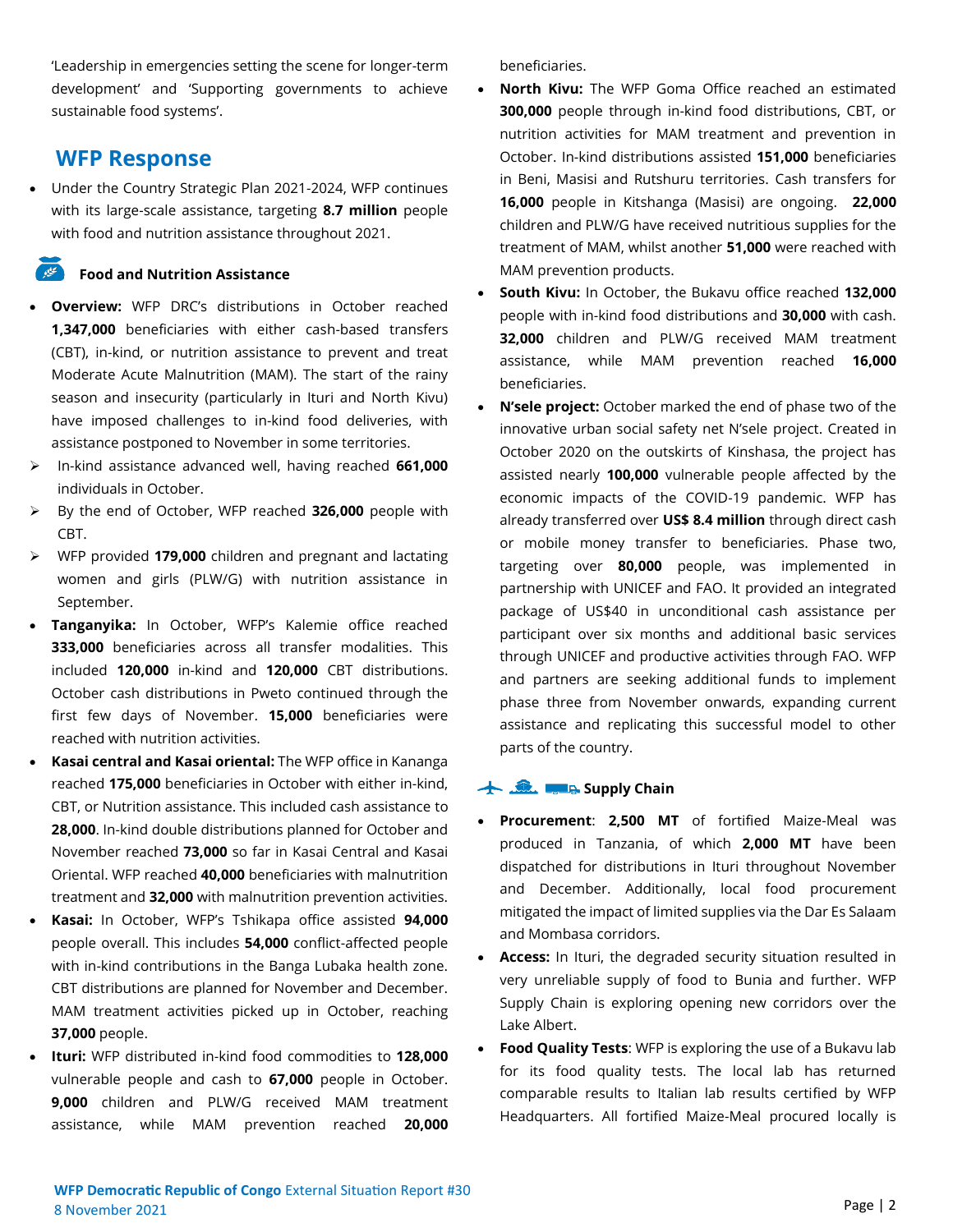## systematically tested by both labs, to ensure strict compliance with quality requirements, particularly on aflatoxin.

## **Clusters and Common Services**

## **Food Security Cluster (FSC)**

- **Food Security:** The latest food security data from the Integrated Food Security Phase Classification (IPC) 20 Report revealed that **27 million** people are in IPC 3 and 4 in DRC. **26%** of the population analysed (96% of DRC's population) are food insecure. DRC continues to have the highest estimated number of food-insecure people worldwide.
	- Conflict and endemic poverty remain top drivers for hunger. Key hunger hotspots, in north-eastern North Kivu, Ituri and the central Kasai provinces, are weathering or emerging from longstanding unrest.
	- Other factors include climate shocks, an increase of crop-destroying pests, the ravages of Ebola and the economic impact of COVID-19, which have contributed to shrinking food production, deepening hunger and poverty.
- **Humanitarian Planning Cycle process**: The Food Security Cluster (FSC) is participating in the Humanitarian Needs Overview and Humanitarian Response Plan (HRP) process. The FSC used the prioritization criteria set by the Humanitarian Coordinator and propose a target of **8.8 million** people for 2022 HRP. A greater funding share and more activities will focus on transitional activities to help communities graduate from humanitarian assistance. This includes a bolder safety net approach involving the Government. The estimated budget is **US\$ 765 Million** to reach 8.8 million people.
- **Restructuration of the humanitarian coordination**: A recent peer-to-peer mission in DRC agreed that humanitarian coordination requires restructuring. This directly impacts the FSC Cluster. WFP/FAO management are looking at options.
- **Advocacy working group**: Through ECHO funding, a working group composed of seven international NGOs, three wellknown national NGOs, FAO, WFP, and the DRC INGO coalition has been created. The group will develop an advocacy and visibility strategy for the unprecedentedly high number of food insecure people in DRC. They will mobilise resources and build coalitions for an impactful response. The strategy will cover several years, adopting a long-term change to the visibility, funding, and technical commitments for food security investment in DRC.

## **Bilateral Services Provision (BSP)**

• **Temperature Sensitive Logistics (TSL)**: Six WFP DRC staff attended the third phase of the TSL training in Mombasa, Kenya, from 4 to 15 October. This has built staff capacity in delivering TSL.

### **UN Humanitarian Air Service**

- In October, UNHAS DRC and ECHO Flight project, managed by WFP/UNHAS, transported **5,383** passengers and **78.9 MT** of essential light cargo.
- **Tshikapa Airport runway**: The WFP-UNHAS funded project rehabilitating the Tshikapa runway is ongoing with flights operating on Wednesdays.
- **Bad weather:** Flight cancellations have occurred more frequently during this season. UNHAS recovers cancelled flights as soon as possible.
- **High Level Delegations**: UNHAS facilitated the visit of the WFP Regional Director and the Swedish Ambassador to Kasai Province on 11 to 12 October; Her Royal Highness Princess Sarah Zeid of Jordan's visit to Kinshasa, Bukavu and Goma between 18 to 20 October; the Groupe de Coordination des Partenaires UE composed of the EU, UK, Spanish, German and Swedish ambassadors to the DRC and the Resident Coordinator/Humanitarian Coordinator in DRC to Kananga and Tshikapa on 27 and 28 October.
- **Evacuations**: UNHAS conducted **four** medical evacuations and **three** security evacuations. UNHAS also transported cold chain vaccines for Meningitis to Kisangani for MSF on 7 October. A team of specialists evaluating the reported epidemic in Tshopo province were also transported.

### **Communications**

- **HRH Princess Sarah Zeid visit:** Radio Okapi followed the Princess' full trip in the East [here](https://www.radiookapi.net/2021/10/19/actualite/societe/sud-kivu-lambassadrice-de-bonne-volonte-des-nations-unies-en-sejourne). Okapi produced a '*dossier* du jour' and an interview on the joint resilience project around the Minova visit which was also covered by several local radios.
- A **WFP insight story** on north-eastern DRC was published in [English](https://www.wfp.org/stories/fufu-and-fried-beans-tales-hardship-and-fortitude-drc) an[d French.](https://fr.wfp.org/histoires/du-fufu-et-des-haricots-frits-recits-de-difficultes-et-de-force-desprit-en-republique)